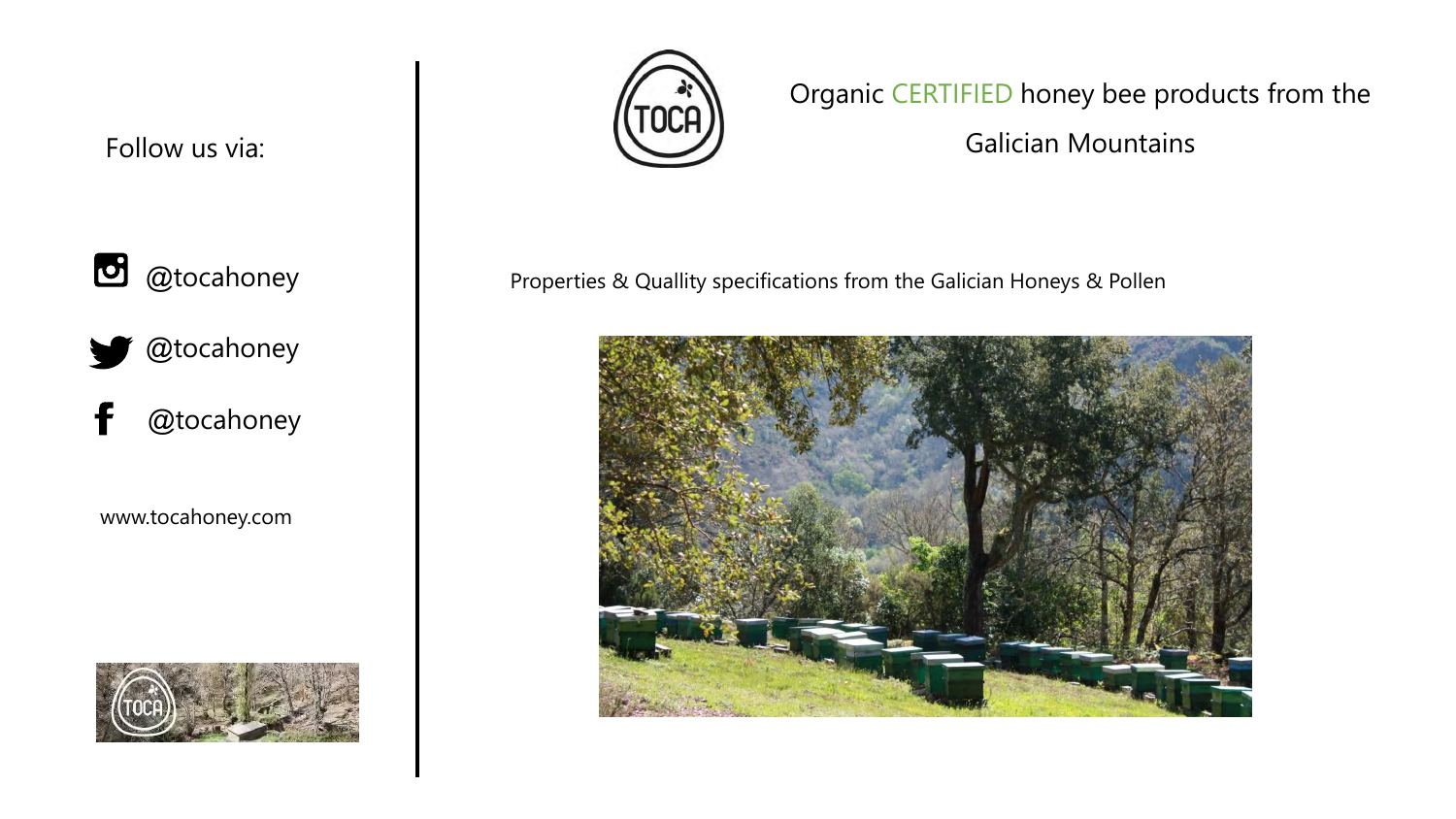

@tocahoney

@tocahoney

www.tocahoney.com





# Organic CERTIFIED honey bee products from the

Galician Mountains

Properties & Quallity specifications from the Galician Honeys & Pollen

The honeys from TOCA range are only sourced from our organic farm based in the province of Lugo, eastern Galicia. Our company is registered under a "Quality Geographical Indication" which regulates the quality specifications from our products. The requirements from our geographical indication are more restrictive than the current European legislation for the honey quality measurements.

1- Physicochemical requirements under the GI "Galician Honey"

- **Humidity:** < 18%
- **Diastase activity:** > 15 U Ghote
- **HMF (Hydroxymethylfurfural):** < 25 mg/Kg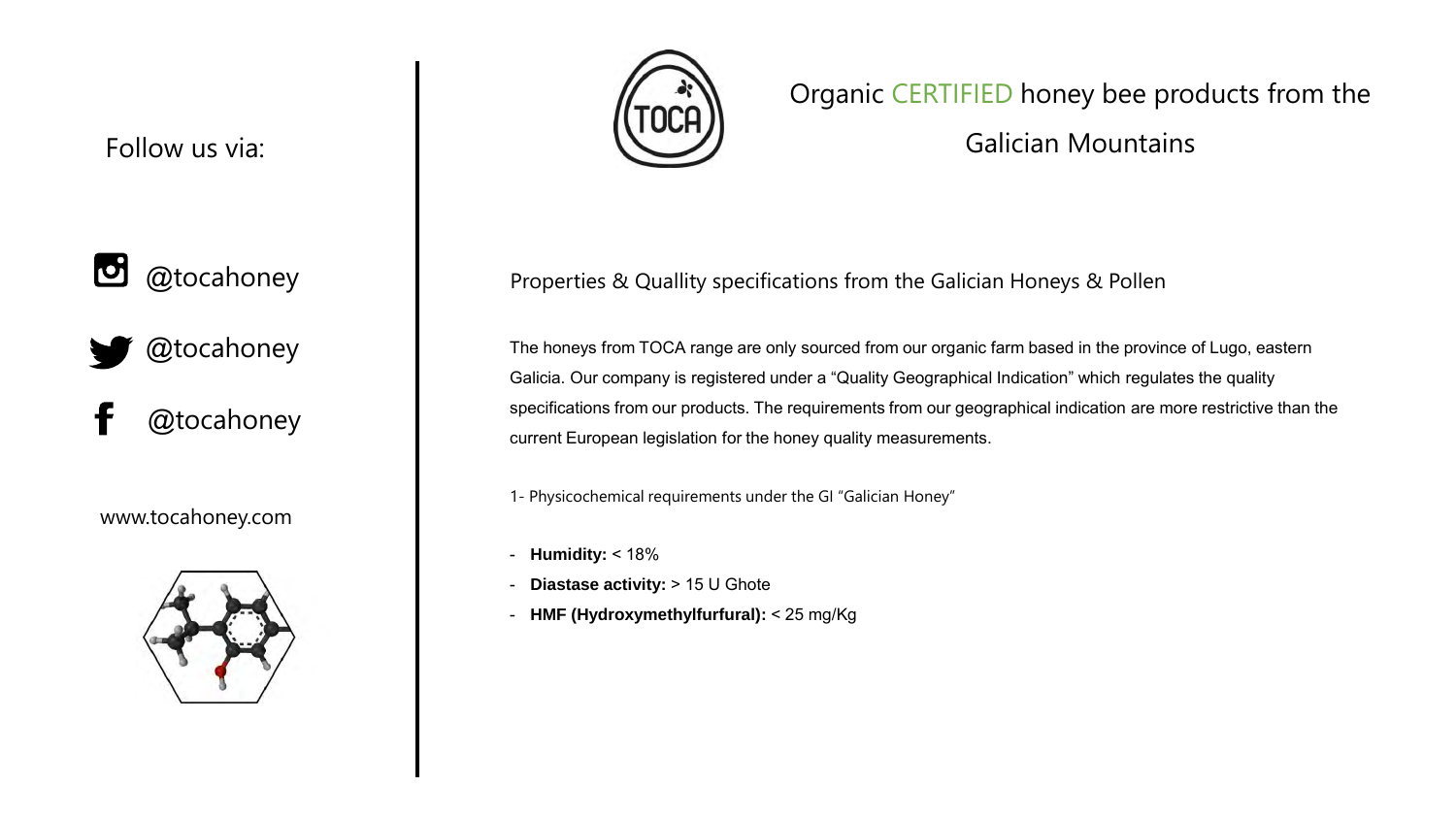

@tocahoney

@tocahoney

www.tocahoney.com





## Organic CERTIFIED honey bee products from the

Galician Mountains

Properties & Quallity specifications from the Galician Honeys & Pollen

#### **Why is important to control the humidity from honey?**

The water content of honey (water-in-honey) is the quality aspect that determines the ability of honey to remain fresh and to avoid spoilage by yeast fermentation. Raw honey can have a water-in-honey content of less than 14% and the lower the water content the higher the perceived value of the honey. It is internationally recognized that good quality honey should be processed at less than 20% water content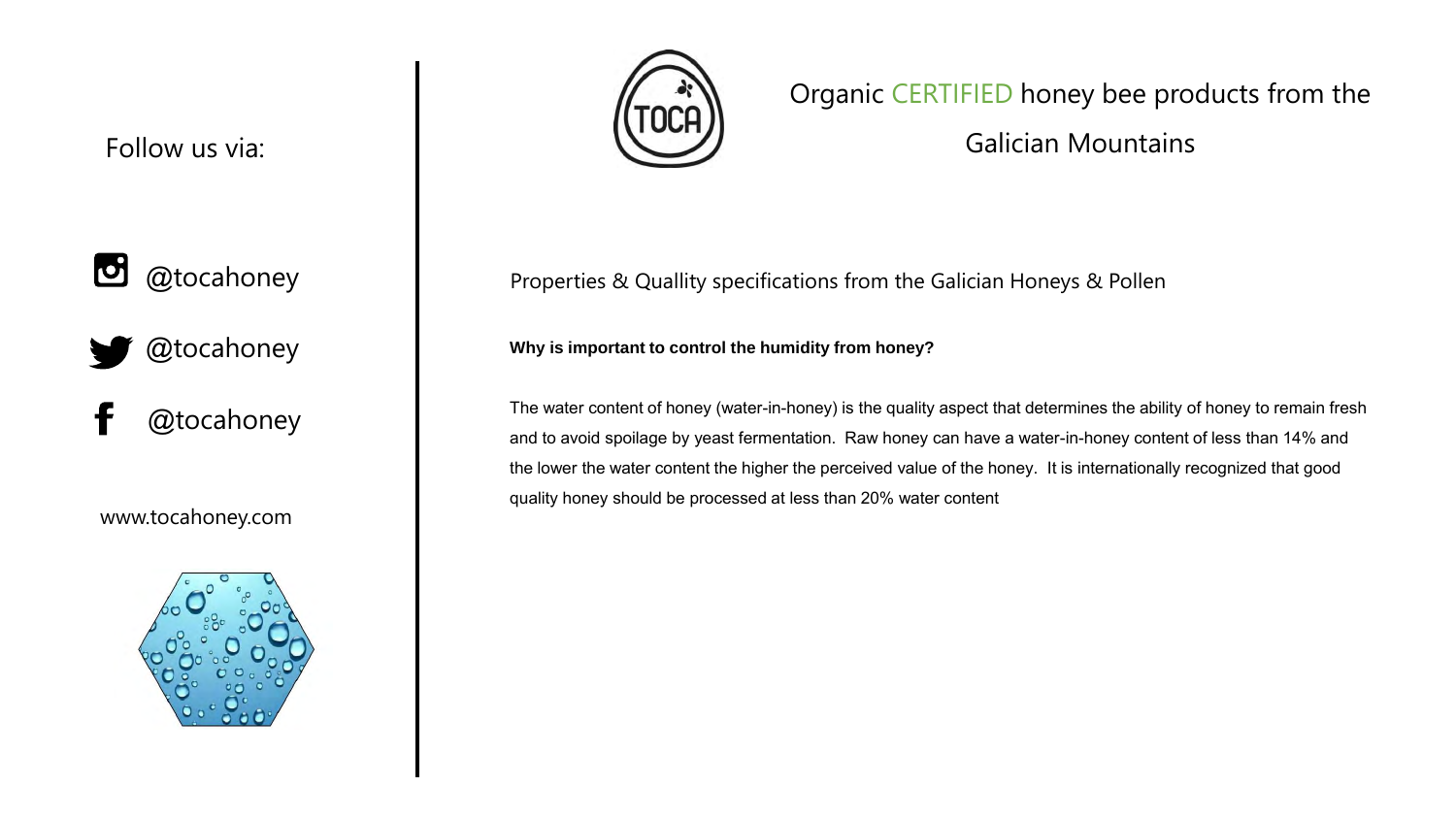

@tocahoney

@tocahoney

www.tocahoney.com





## Organic CERTIFIED honey bee products from the

Galician Mountains

Properties & Quallity specifications from the Galician Honeys & Pollen

**What is the diastase activity?**

The diastase facilitates conversion of starch to maltose and is added by bees during honey production. The activity of diastase in honey is affected by storage and is sensitive to temperature increase and can thus be used as an indicator of storage time/freshness and controls during processing of the honey (HMF content is also used as an indicator of honey quality). Although natural levels are variable in honeys depending on floral source, a reduction in diastase activity from what is expected is a useful quality indicator. Legislation has set a minimum level for diastase activity; it should not be less than 8 U Ghote units.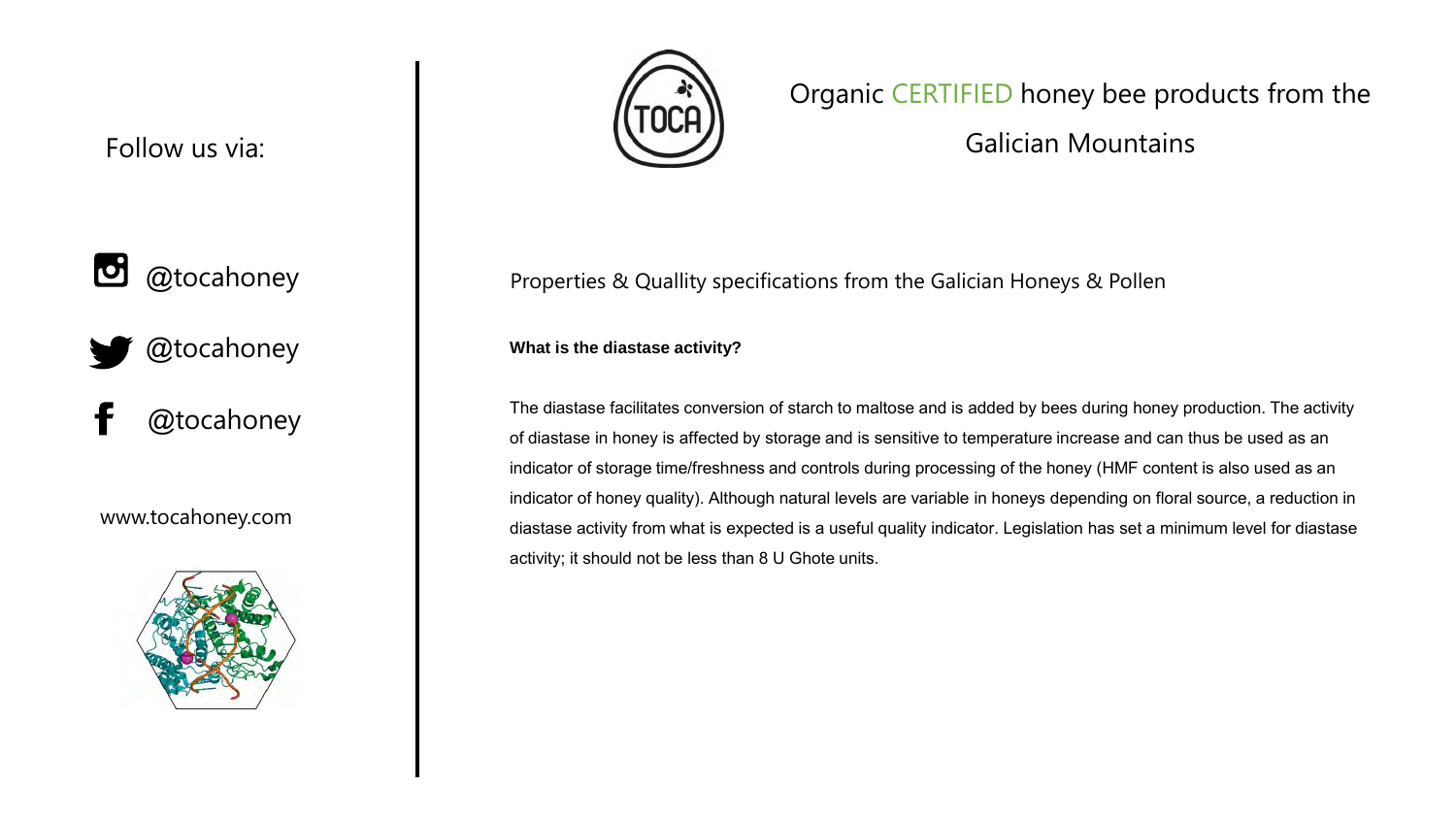

@tocahoney

@tocahoney

www.tocahoney.com





## Organic CERTIFIED honey bee products from the

Galician Mountains

Properties & Quallity specifications from the Galician Honeys & Pollen

#### **Why are the HMF (Hydroxymethylfurfural) levels important?**

Hydroxymethylfurfural (HMF), also 5-(Hydroxymethyl)furfural, is an organic compound derived from dehydration of certain sugars.

Fresh natural honey can have varying levels of HMF. In the hive honey would normally be below 1 mg/kg but levels soon start to rise with ambient temperatures above 20°C. It is usual for HMF to be below 10 mg/kg in fresh extracted honey. Levels higher than this may indicate excessive heating during the extraction process. The international food standards requires that the hydroxymethylfurfural content of honey shall not be more than 40 mg/kg.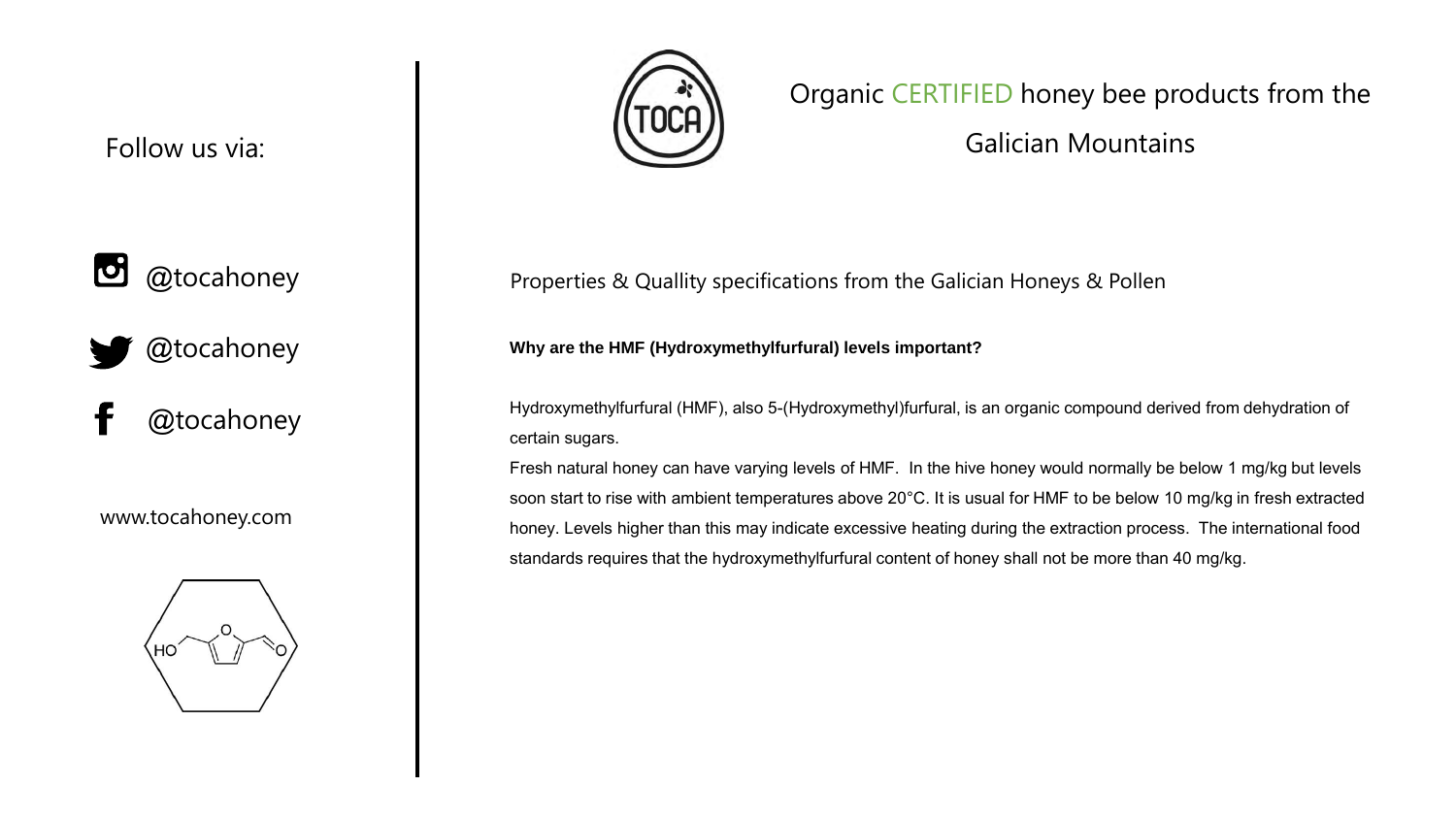

@tocahoney

@tocahoney

www.tocahoney.com





## Organic CERTIFIED honey bee products from the

Galician Mountains

Properties & Quallity specifications from the Galician Honeys & Pollen

2- The floral and pollen spectrums from the Galician Honeys and its properties

The pollen spectrum considered as a whole must be typical from the Galician flowers. It may content a representative percentage from the following flowers:

- **Thyme:** one of the honeys with more potent tonic and antiseptic properties
- **Heather:** is specially rich in iron and it has strong anti-inflammatory and diuretic properties. It´s very good to treat anemia due to of its rich content in minerals.
- **Bramble:** effective against infections of the throat. Very aromatic in taste.
- **Chestnut:** chestnut honey has specific stimulating effects for circulation due to of it´s very rich in minerals like potassium & magnesium
- **Eucalyptus:** excellent for treating everything related to respiratory problems and healing properties against common bacteria because of the content from "Eucalyptol" as an "active ingredient"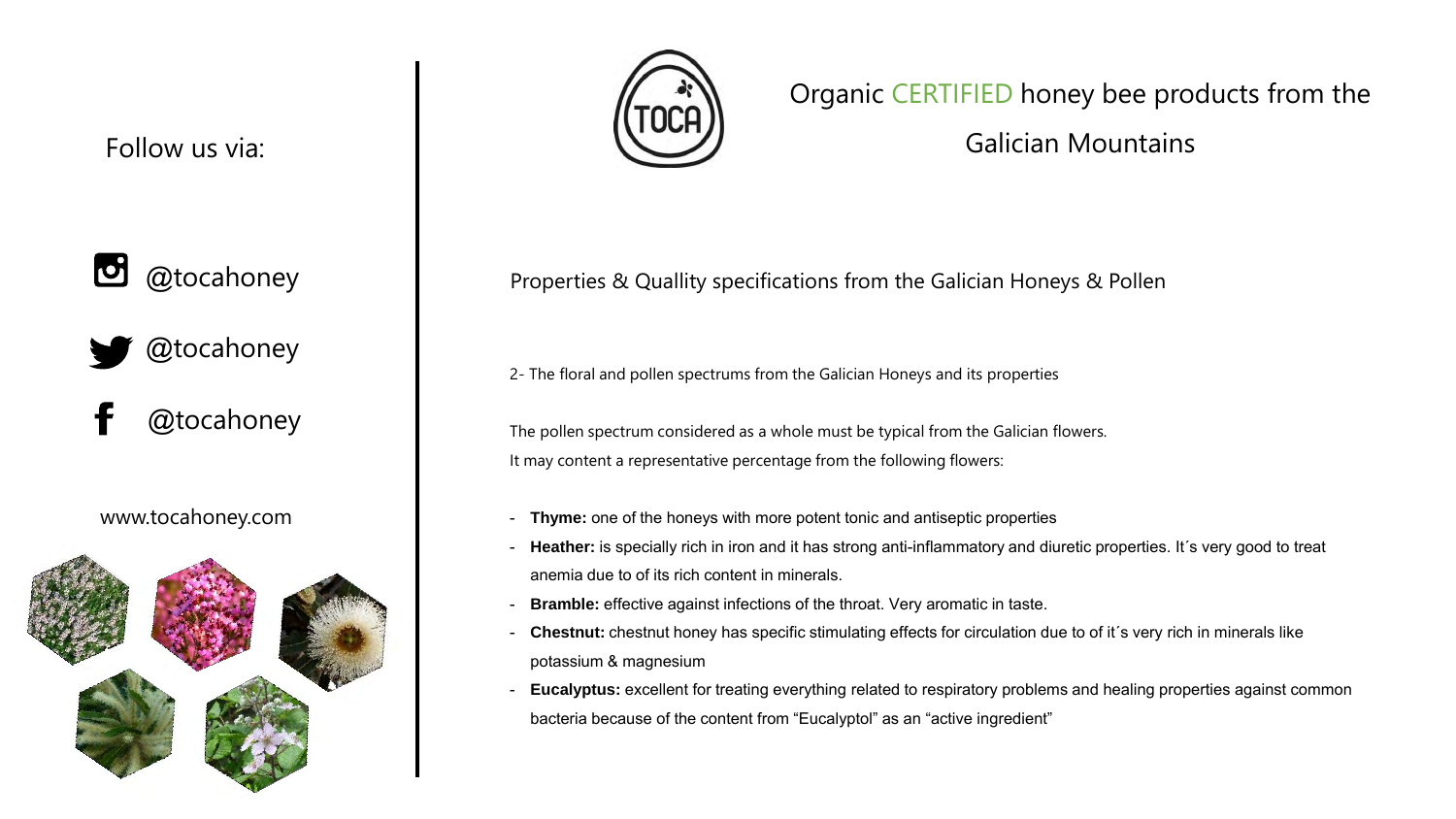

@tocahoney



www.tocahoney.com





## Organic CERTIFIED honey bee products from the

Galician Mountains

Properties & Quallity specifications from the Galician Honeys & Pollen

Some particular important components from the Galician Honeys



A- Thymol in honey made from Thyme

Thymol is part of a naturally occurring class of compounds known as biocides, with strong antimicrobial attributes when used alone or with other biocides such as carvacrol. In addition, naturally occurring biocidal agents such as thymol can reduce bacterial resistance to common drugs such as penicillin. Numerous studies have demonstrated the antimicrobial effects of thymol, ranging from inducing antibiotic susceptibility in drug-resistant pathogens to powerful antioxidant properties. Research demonstrates that naturally occurring biocides such as thymol and carvacrol reduce bacterial resistance to antibiotics through a synergistic effect.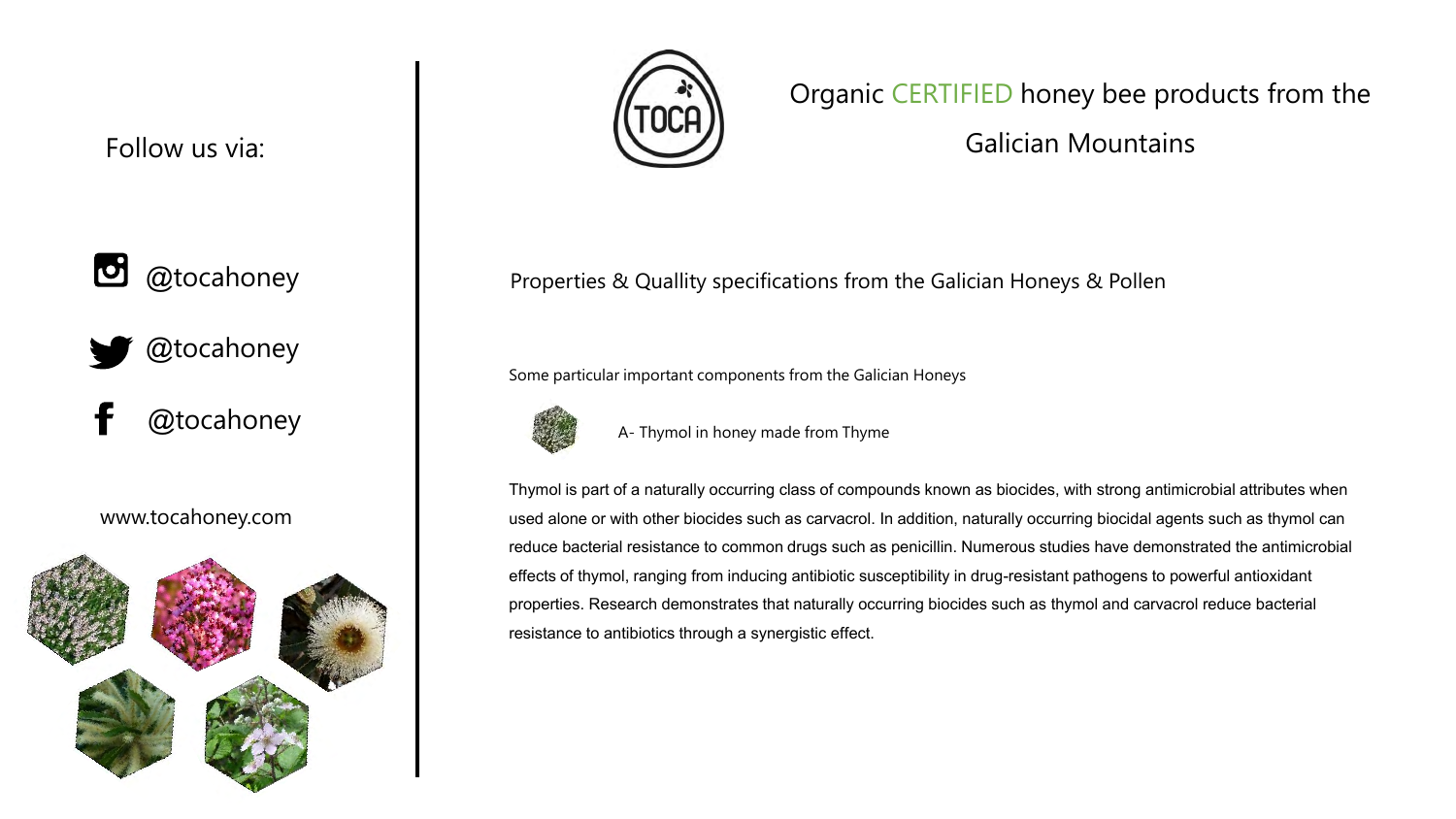

@tocahoney



www.tocahoney.com





## Organic CERTIFIED honey bee products from the

Galician Mountains

Properties & Quallity specifications from the Galician Honeys & Pollen

Some particular important components from the Galician Honeys



B- Eucalyptol

Eucalyptol is directly found into the natural unprocessed Eucalyptus honey. Eucalyptol is a natural organic compound that is a colorless liquid. It´s able to eliminate microorganisms causing diseases. It has been found that the application of essential oils on cultures of microorganisms as important as Staphylococci.

Also "*Prebiotic*" properties have been found in Eucalyptus honey. A group of Australian researchers have shown that Eucalyptus honey helps to stimulate the growth of gut bacteria (lactobacilli and bifid bacteria) that contribute to human health and reducing the growth of deleterious gut bacteria. [1]

1- See the complete document:<https://rirdc.infoservices.com.au/items/13-123>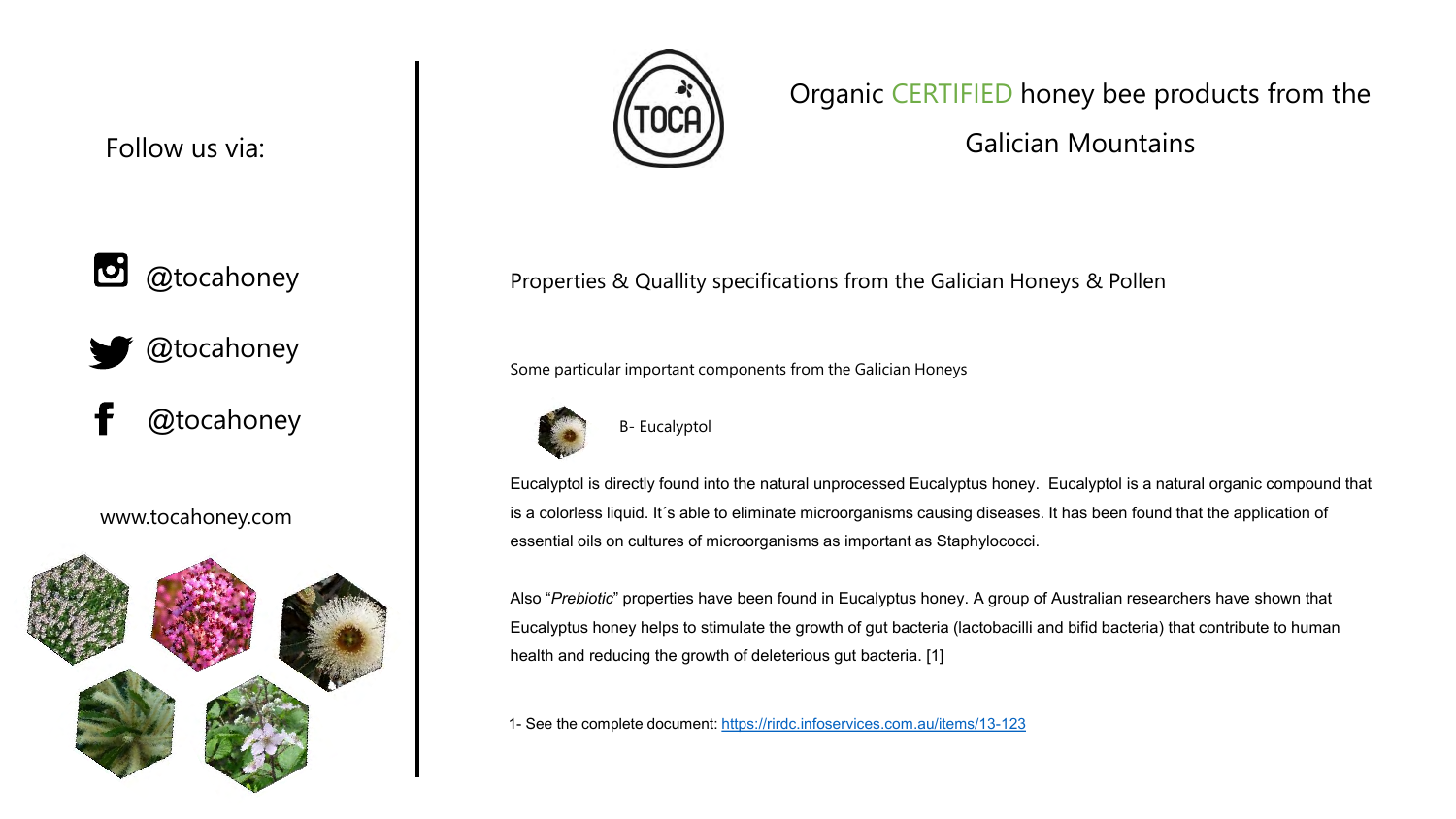

@tocahoney



www.tocahoney.com





## Organic CERTIFIED honey bee products from the

Galician Mountains

Properties & Quallity specifications from the Galician Honeys & Pollen

Some particular important components from the Galician Honeys



C- Heather healing properties, the LAB symbionts viability.

It has been discovered [2] that 13 LAB symbionts from the honey stomach of honeybees are found in large concentrations in fresh honey as well as having a wide spectrum of antimicrobial activity against various bee pathogens and bacteria and yeasts from flowers. It´s hypothesizde that many of the unknown healing and antimicrobial properties of honey are linked with these LAB symbionts. In the case of heather, the LAB symbionts are more likely to survive once the honey was harvested due to the highest content in water from the heather honey**. However, completely raw and unprocessed honeys might be more likely to preserve the healing properties that LAB symbionts give them.**

2 - See the complete document: <http://onlinelibrary.wiley.com/doi/10.1111/iwj.12345/pdf>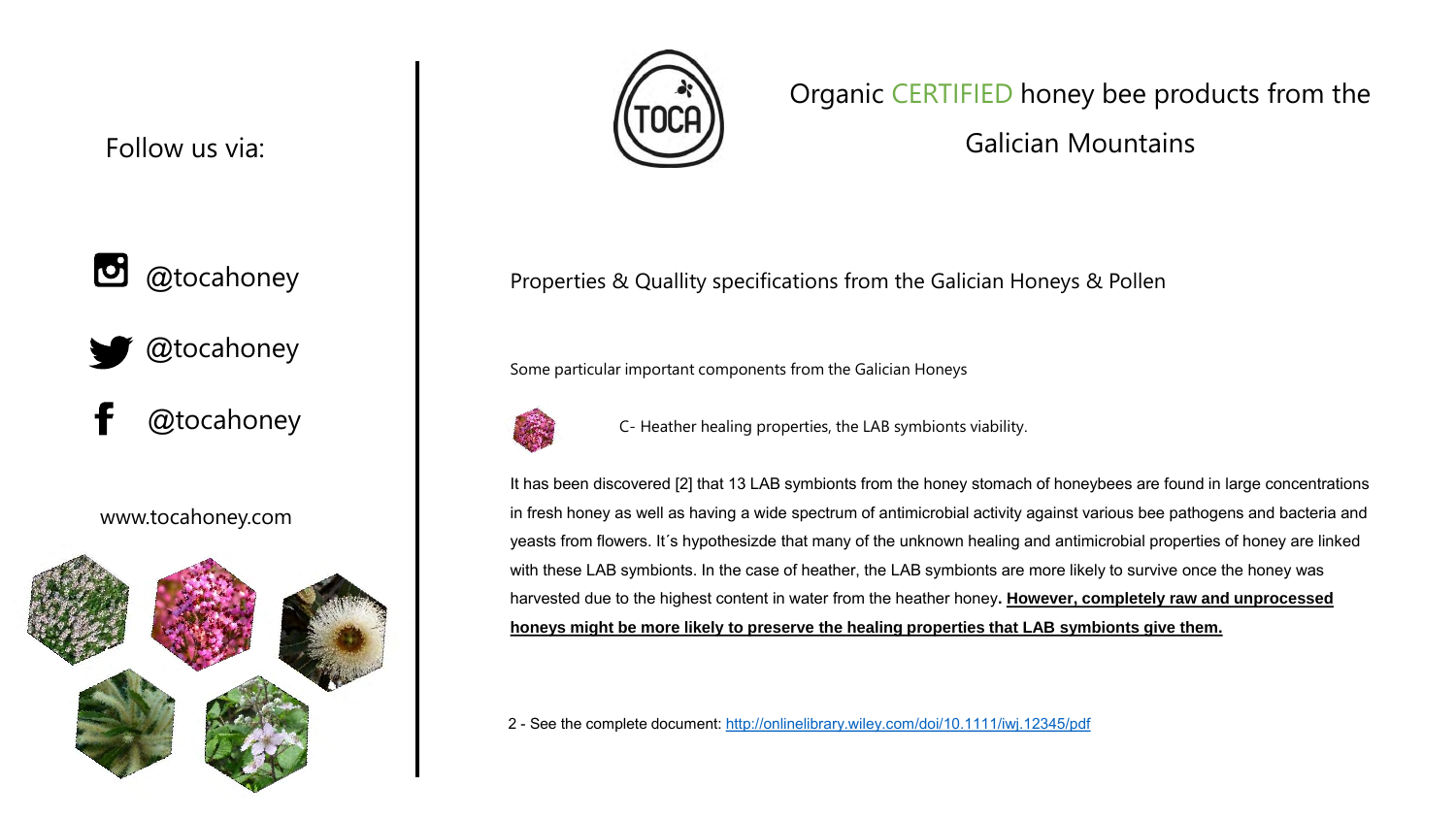

@tocahoney

@tocahoney

www.tocahoney.com





## Organic CERTIFIED honey bee products from the

Galician Mountains

Properties & Quallity specifications from the Galician Honeys & Pollen

Some particular important components from the Galician Honeys



D- The propolis

The propolis is probably the most high active component made from honey bees with antibacterial properties. It´s a vegetal resinous substance that bees harvest on some trees and to which they add wax and saliva in order to be able to manipulate it.

- **More than 300 are already identified**

Flavonoids,Pinocembrin, Pinobanskin, Chrysin, Apigenin, Galangin, Kaempherol , …

- **Others phenolic compounds** 

Aromatic acids, Esters of aromatic acids

- **Their benefits**

Antibacterial, fungicidal, antivirus, anti inflammatory

Local anesthetic

Helps the immune system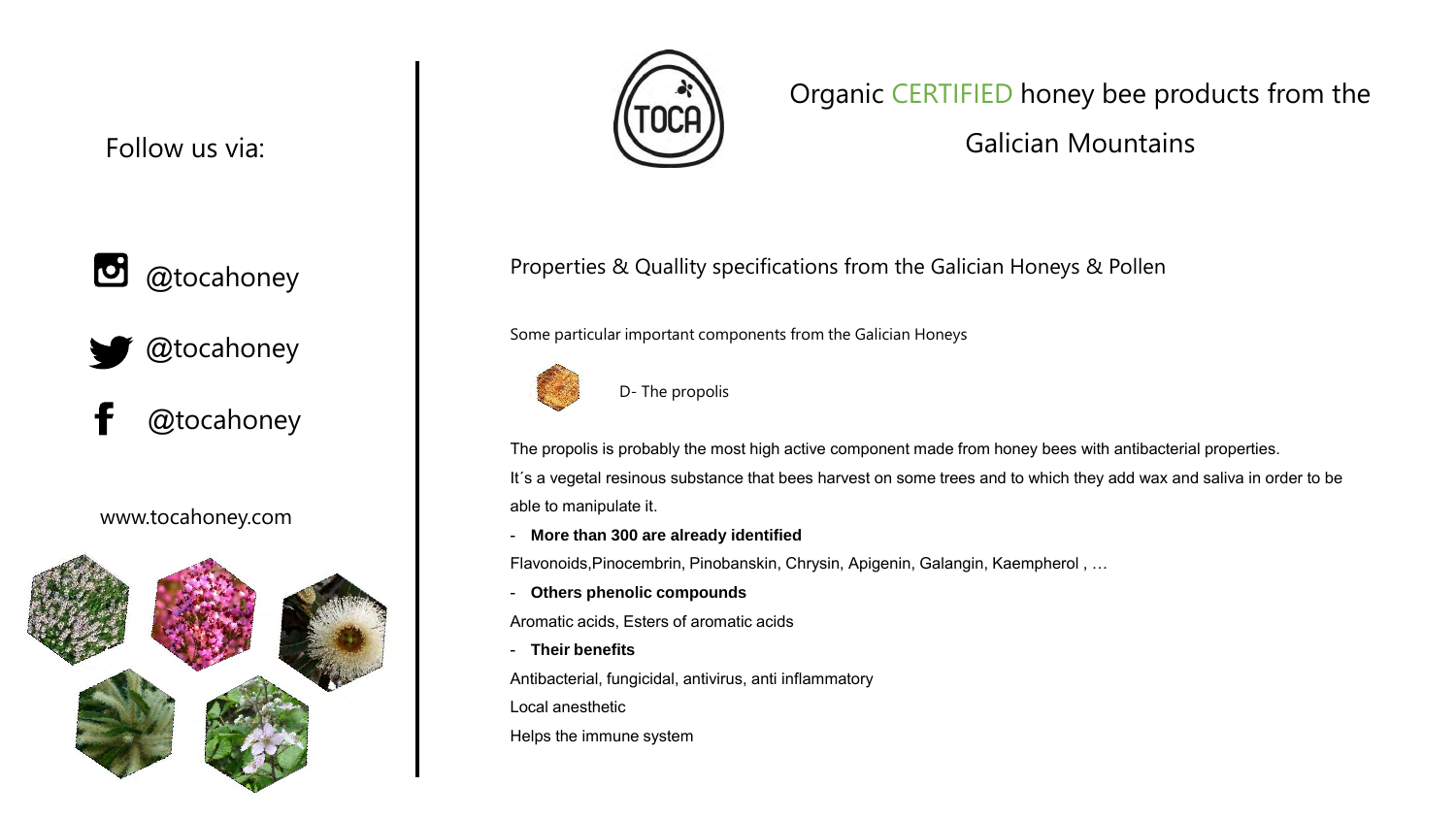

@tocahoney

@tocahoney

www.tocahoney.com





## Organic CERTIFIED honey bee products from the

Galician Mountains

Properties & Quallity specifications from the Galician Honeys & Pollen



3- The Galician chestnut bee pollen characteristics

The chestnut bee pollen variety that our honey bees gather at the Galician Mountains.

**Composition of pollen**

- All the essential amino acids
- All the Vitamins
- Fibers : 20%
- Lacto ferments along to bacillus family from the bee

While preserving the same high nutritious properties like the rest of the bee pollens, chestnut variety is the richest pollen in antioxidants. It can be seen on the next page graphic where a list of "healthy ingredients" are analyzed about their antioxidant properties. Also, the chestnut bee pollen is specially rich on the B Vitamins group and it is a very important source of dietary fiber and lacto ferments. It may has similar properties than the lactic bacteria in yogurts helping to preserve a good intestinal flora.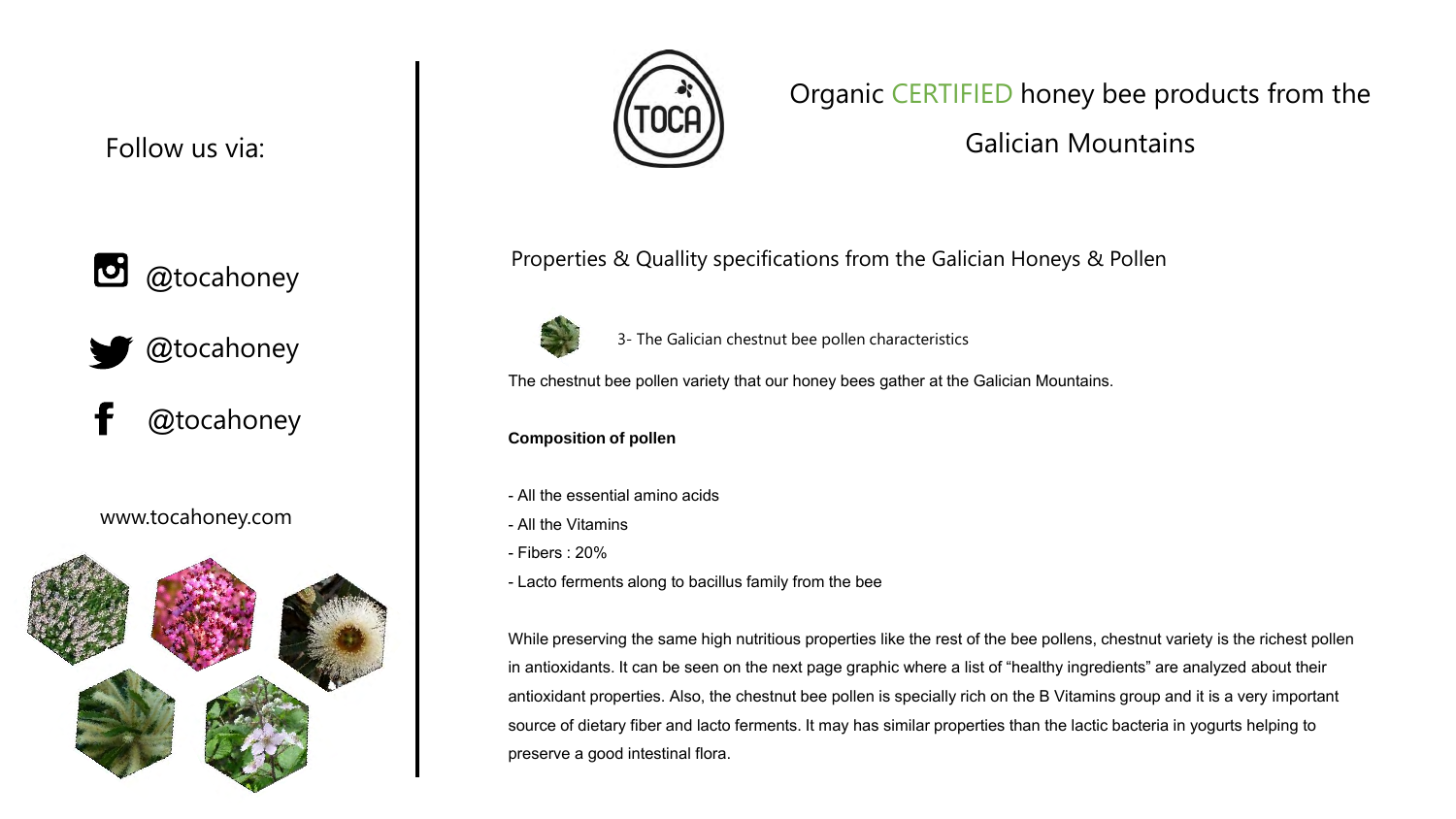

# @tocahoney

www.tocahoney.com





# Organic CERTIFIED honey bee products from the

Galician Mountains

Properties & Quallity specifications from the Galician Honeys & Pollen

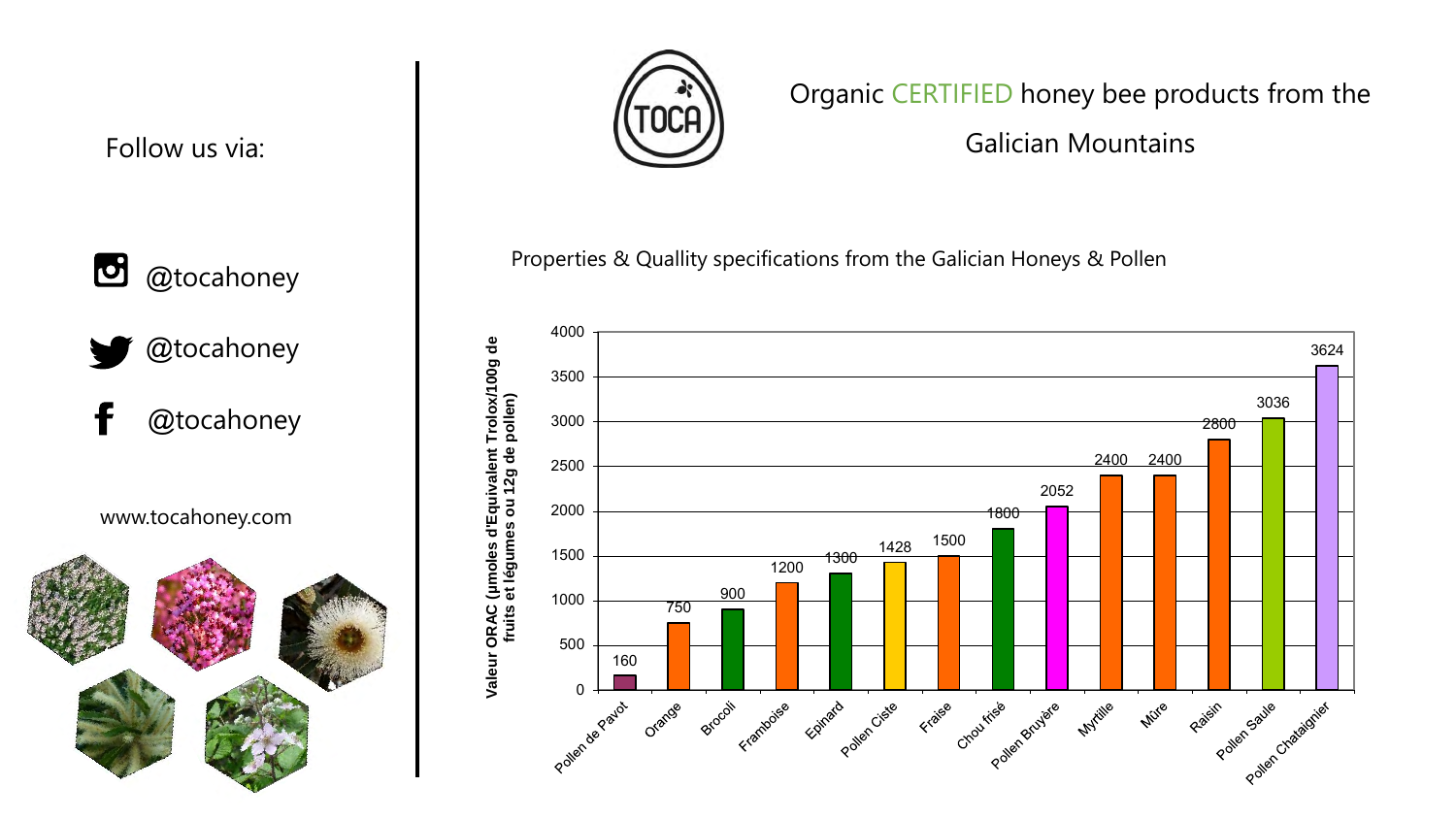

@tocahoney

@tocahoney

www.tocahoney.com





# Organic CERTIFIED honey bee products from the

Galician Mountains

Scientific Bibliography

Scientific Essays consulted to write this introduction to the remarkable properties from the organic Galician Honeys

- DR JOAN DAWES, ET. AL., *Value-adding to honey*, Publication No. 13/123, Project No. PRJ-005590. Rural Industries Research and Development Corporation.
- TOBIAS C OLOFSSON ET AL*., Lactic acid bacterial symbionts in honeybees – an unknown key to honey's antimicrobial and therapeutic activities*. International Wound Journal ISSN 1742-4801